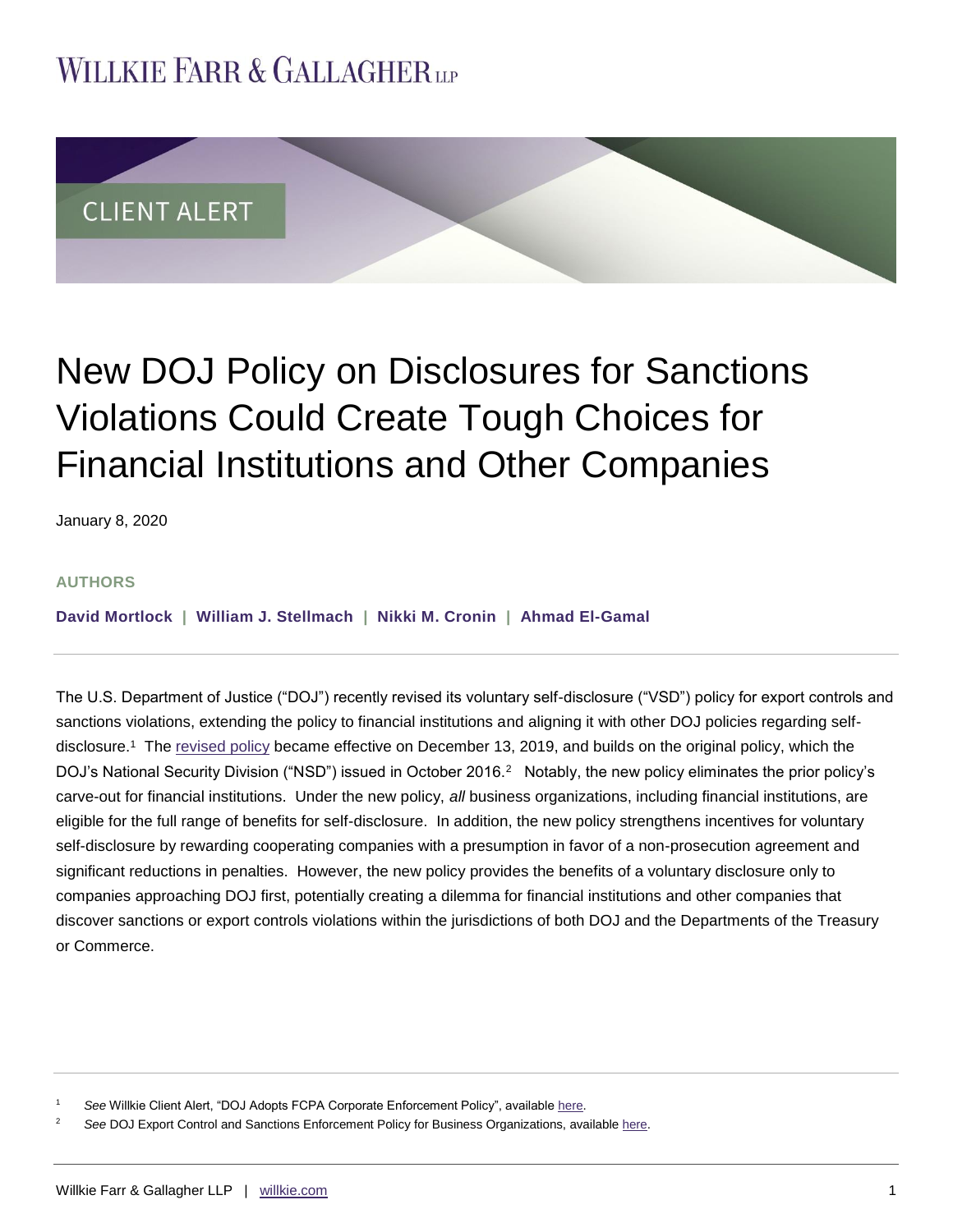### **I. Overview of New Policy**

Mirroring other DOJ self-disclosure policies, organizations are now eligible for credit when they: (1) voluntarily selfdisclose export control or sanctions violations to NSD's Counterintelligence and Export Control Section ("CES"); (2) fully cooperate with the investigation; and (3) timely and appropriately remediate any violations. The threshold for eligibility is self-disclosure of potential violations to CES; self-disclosing to any other regulatory agency does *not* qualify a company as a self-discloser under the new DOJ policy. If the company satisfies the three requirements of the policy, there is a presumption that the company will receive a non-prosecution agreement and will pay no fine, absent aggravating factors. The updated policy also notes that, even if a company receives a non-prosecution agreement, at a minimum the company will not be permitted to retain any of the unlawfully obtained gain and will be required to pay all disgorgement, forfeiture, and/or restitution resulting from the misconduct.

Additionally, even if aggravating circumstances exist, DOJ will still recommend a fine of at least 50 percent less for a qualifying company than otherwise would have been levied, and will not require the imposition of a monitor if the company has implemented an effective compliance program at the time of resolution.

Potential aggravating factors include, but are not limited to exports of items controlled for nuclear proliferation or missile technology reasons to a proliferator country; of items known to be used in the construction of WMDs, to a Foreign Terrorist Organization; or of military items to a hostile foreign power. Repeated violations and knowing involvement of upper management in the criminal conduct will also be viewed as aggravating factors.

## **1) Voluntary Self-Disclosure**

For the purposes of the policy, and consistent with DOJ's approach in other corporate enforcement programs, for a company's disclosure to be considered voluntary it must be made prior to an imminent threat of disclosure or government investigation, and within a reasonably prompt time after discovery of the offense, and the company must disclose all relevant facts known to it at the time of the disclosure. DOJ recognizes that companies may not know all relevant facts at the time of disclosure, especially if the companies submit a VSD based on a preliminary investigation. The policy states that if that is the case, a company should make clear that it is making its disclosure based on a preliminary investigation or assessment of information while still providing all available information.

## **2) Full Cooperation**

Companies are required to disclose all relevant facts in a timely manner; proactively cooperate with DOJ; preserve, collect, and disclose all relevant documents and information; de-conflict witness interviews when required; and make officers and employees of the company available for interviews by DOJ when so requested. The policy notes that eligibility for cooperation credit does not depend on the waiver of attorney-client privilege or work product protection, although in our experience that typically becomes a discussion point with DOJ in corporate investigations.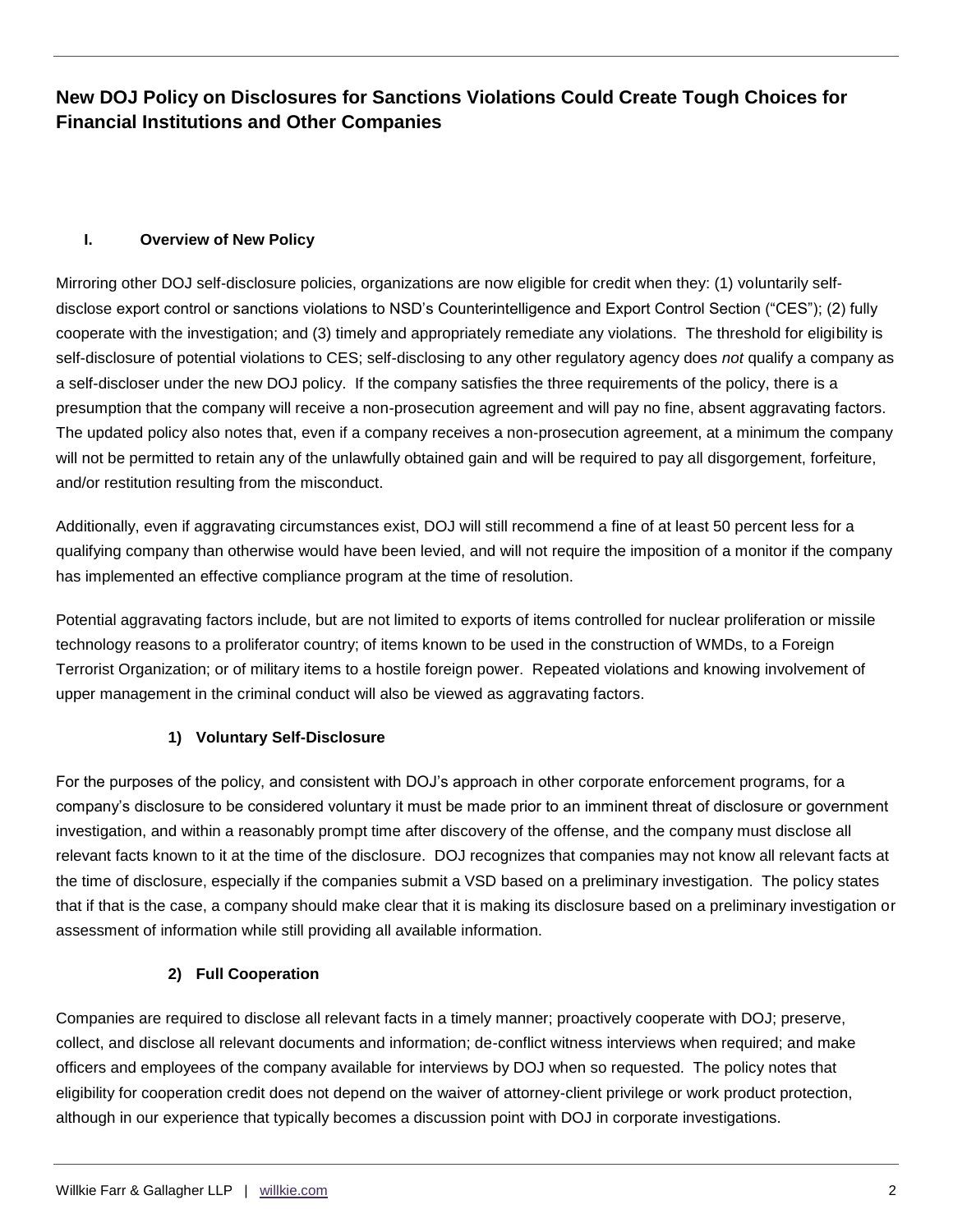#### **3) Timely and Appropriate Remediation**

Finally, companies are required to demonstrate a thorough analysis of the causes of underlying conduct and, where appropriate, engage in remediation; implement an effective compliance program; discipline employees identified by the company as responsible for the oversight; retain business records and prohibit the improper destruction of those records; and take any additional steps that demonstrate recognition of the seriousness of a company's misconduct.

#### **II. Key Changes from 2016 Policy**

As discussed above, the new policy includes four key changes from the October 2016 guidance:

1. The revised policy is now applicable to financial institutions, which were previously excluded from credit for selfdisclosure.

2. The policy clarifies the benefits available to companies that voluntarily disclose a violation, fully cooperate, and timely and appropriately remediate. Specifically, absent aggravating factors, there is a presumption that the company will receive a non-prosecution agreement and will not be assessed a fine. If aggravating circumstances exist but the company satisfies all other criteria, then the policy states that DOJ will recommend a fine that is at least 50 percent less than what would otherwise be levied and will not require the imposition of a monitor. The prior guidance did not provide this presumption and did not assign any tangible benefits to companies that met certain criteria.

3. The revised policy clarifies that disclosures of potentially willful conduct made to regulatory agencies, and not to DOJ, will not qualify for the benefits provided in the VSD Policy.

4. The revised policy was drafted to resemble guidance from other DOJ components in an effort to standardize voluntary disclosure policies. Specifically, the definitions of "Voluntary Self-Disclosure," "Full Cooperation," and "Timely and Appropriate Remediation" mirror those provided in the FCPA Corporate Enforcement Policy.

#### **III. Analysis and Concerns**

Lack of transparency on outcomes under the prior policy make it challenging to assess the impact of this expansion. Nevertheless, for the newly included financial institutions, the revised policy is also a potential lifeline to protect them from large financial penalties and potential criminal prosecution as seen in recent DOJ cases regarding UniCredit,<sup>3</sup> Société

<sup>3</sup> *See* DOJ Press Release for April 15, 2019, availabl[e here.](at%20https:/www.justice.gov/opa/pr/unicredit-bank-ag-agrees-plead-guilty-illegally-processing-transactions-violation-iranian)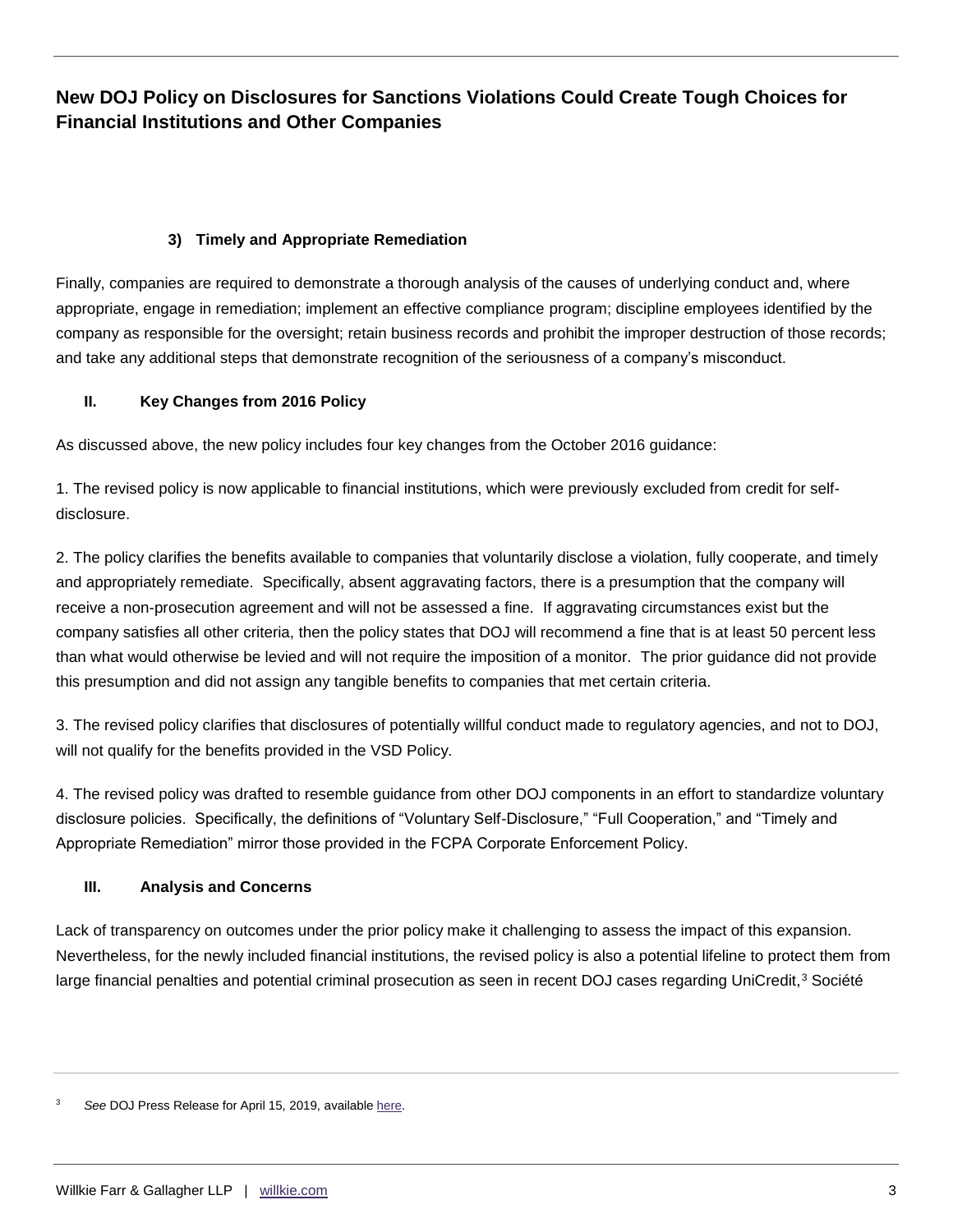Générale, $4$  and the ongoing case of Halkbank.<sup>5</sup> Despite this, there are still issues with the policy that may deter business organizations from submitting VSDs to the DOJ.

One key issue with the new policy is that it makes clear that a VSD to a regulatory agency will not be enough to qualify for the benefits of the DOJ policy. This, coupled with the timeliness requirement, means that companies must decide early in their investigation of a potential violation of sanctions or export laws if they need to file with both regulatory agencies and the DOJ. Investigations, however, can take unexpected turns, transforming an ostensible civil issue into a potential criminal matter if evidence of willfulness is discovered. However, by filing with the DOJ a company could expose itself to a potential criminal investigation and heavy, continuing disclosure obligations.

Moreover, the policy applies only to DOJ, and does not bind other regulators, including state banking regulators like the New York Department of Financial Services. Those other enforcement authorities have their own programmatic mandates, which may be inconsistent with the outcomes available under the new policy. Put differently, self-reporting to DOJ may earn you the carrot from DOJ, but you still face the stick from other regulators.

The key to effectively utilizing this policy rests in the foundation of a company's compliance policies and procedures. Even if the policies and procedures fail to prevent a violation from occurring, they can assist a company in quickly determining the nature and degree of the violation. This should help companies recognize earlier in their investigation of a potential violation whether they need to issue a VSD to DOJ.

<sup>4</sup> *See* DOJ Press Release for November 19, 2018, available [here.](https://www.justice.gov/usao-sdny/pr/manhattan-us-attorney-announces-criminal-charges-against-soci-t-g-n-rale-sa-violations)

<sup>5</sup> *See* DOJ Press Release for October 15, 2019, available a[t here.](hhttps://www.justice.gov/opa/pr/turkish-bank-charged-manhattan-federal-court-its-participation-multibillion-dollar-iranian)